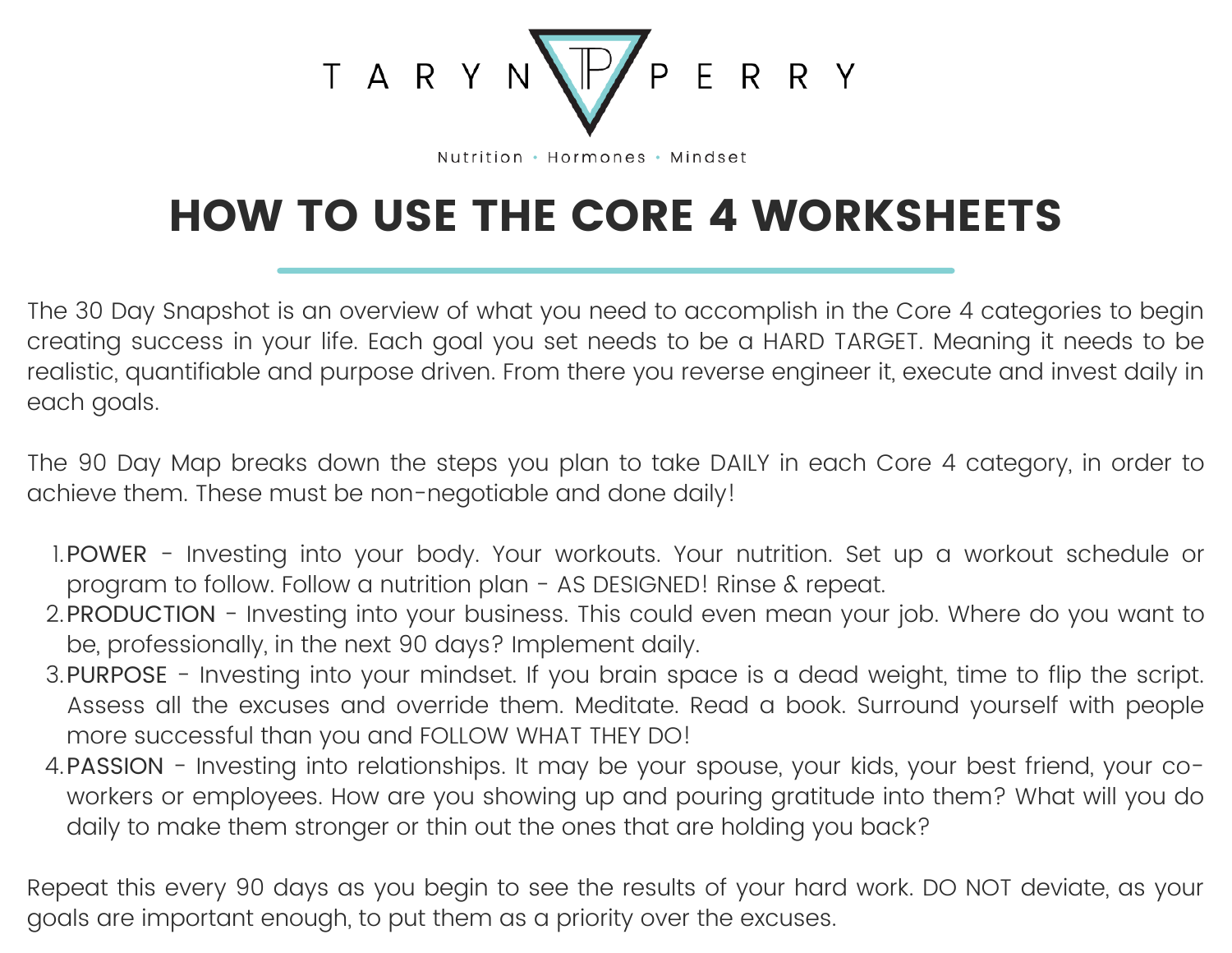# CORE 4: The principles of a successful Life.

Set a target goal for each category that you will fulfill, in the next 30 days. It has to be realistic and quantifiable. Print this off every 30 days and set a new goal to build on the one you accomplish here.



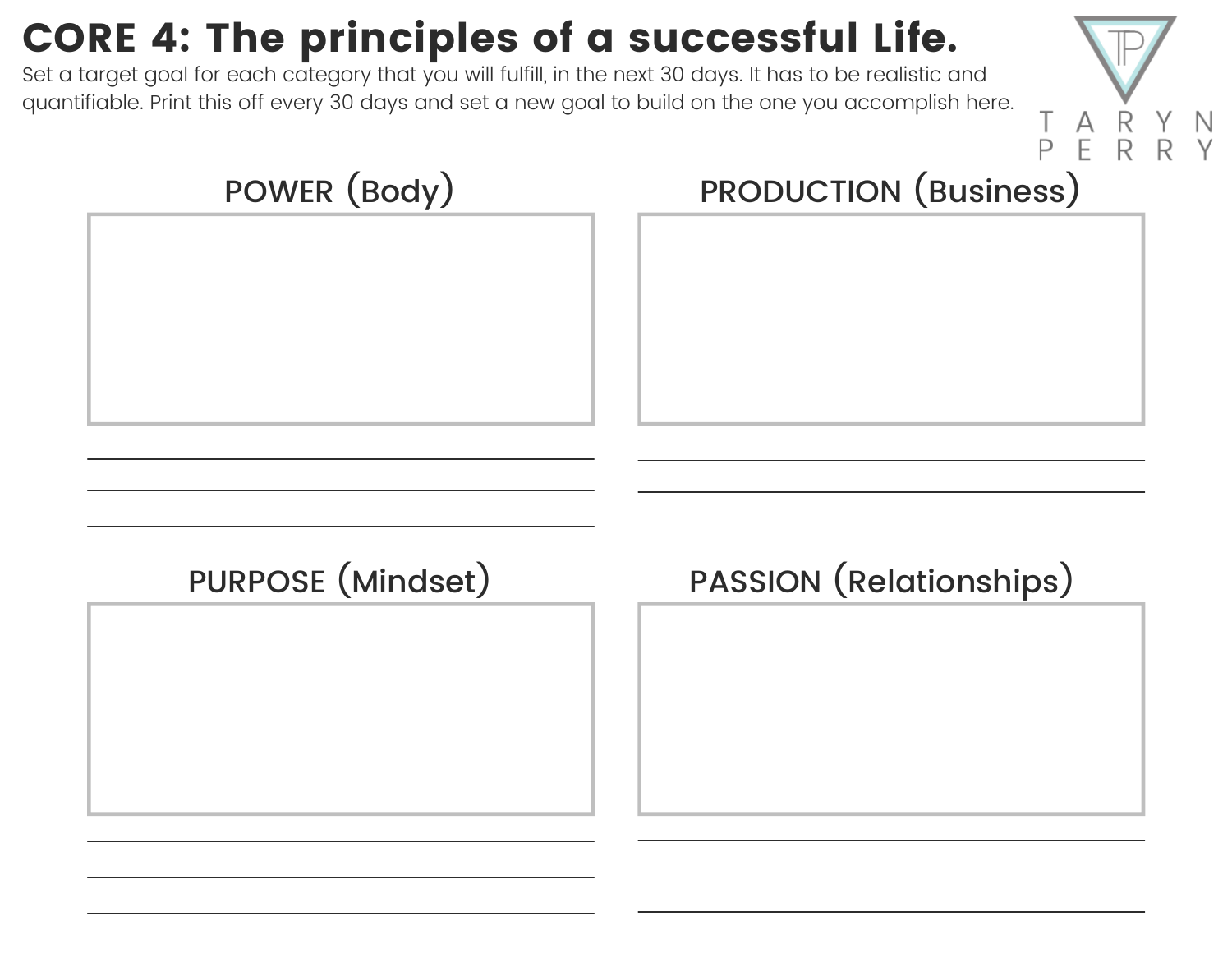

Nutrition . Hormonge . Mindegt

90 DAY GOAL:

### POWER MAP INVESTING INTO YOUR BODY

| month I: | I month $2$ : | month 3: |
|----------|---------------|----------|
|          |               |          |
|          |               |          |
|          |               |          |

| sunday: | monday: | tuesday: | wednesday: | thursday: | friday: | saturday: |
|---------|---------|----------|------------|-----------|---------|-----------|
|         |         |          |            |           |         |           |
|         |         |          |            |           |         |           |
|         |         |          |            |           |         |           |
|         |         |          |            |           |         |           |
|         |         |          |            |           |         |           |
|         |         |          |            |           |         |           |
|         |         |          |            |           |         |           |
|         |         |          |            |           |         |           |
|         |         |          |            |           |         |           |
|         |         |          |            |           |         |           |
|         |         |          |            |           |         |           |
|         |         |          |            |           |         |           |
|         |         |          |            |           |         |           |
|         |         |          |            |           |         |           |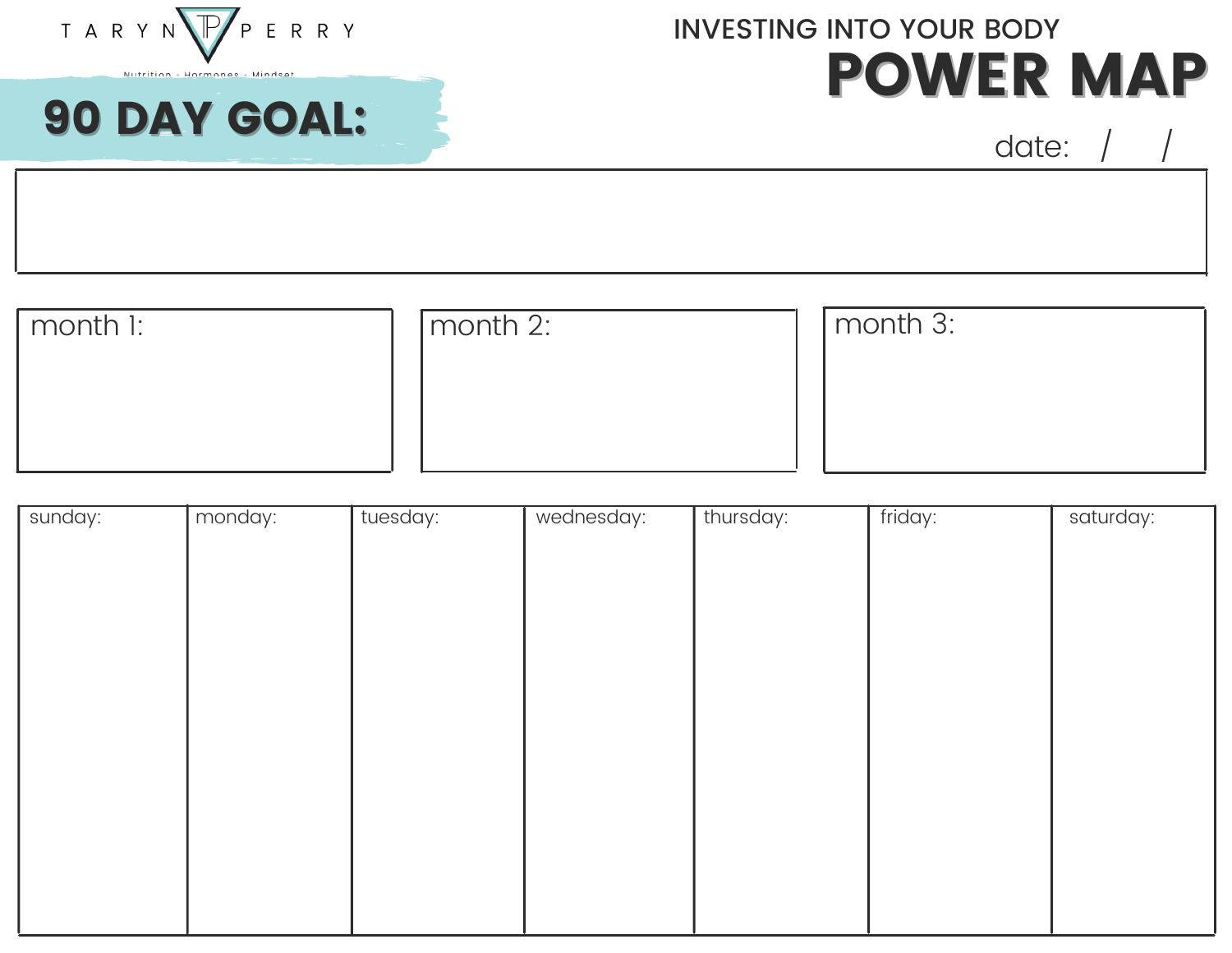

. Mindeat

90 DAY GOAL:

Nutrition . Hormonge

## PRODUCTION MAP INVESTING INTO YOUR BUSINESS

| $\mid$ month $\mid$ : | month 2: | month 3: |
|-----------------------|----------|----------|
|                       |          |          |
|                       |          |          |
|                       |          |          |

| sunday: | monday: | tuesday: | wednesday: | thursday: | friday: | saturday: |
|---------|---------|----------|------------|-----------|---------|-----------|
|         |         |          |            |           |         |           |
|         |         |          |            |           |         |           |
|         |         |          |            |           |         |           |
|         |         |          |            |           |         |           |
|         |         |          |            |           |         |           |
|         |         |          |            |           |         |           |
|         |         |          |            |           |         |           |
|         |         |          |            |           |         |           |
|         |         |          |            |           |         |           |
|         |         |          |            |           |         |           |
|         |         |          |            |           |         |           |
|         |         |          |            |           |         |           |
|         |         |          |            |           |         |           |
|         |         |          |            |           |         |           |
|         |         |          |            |           |         |           |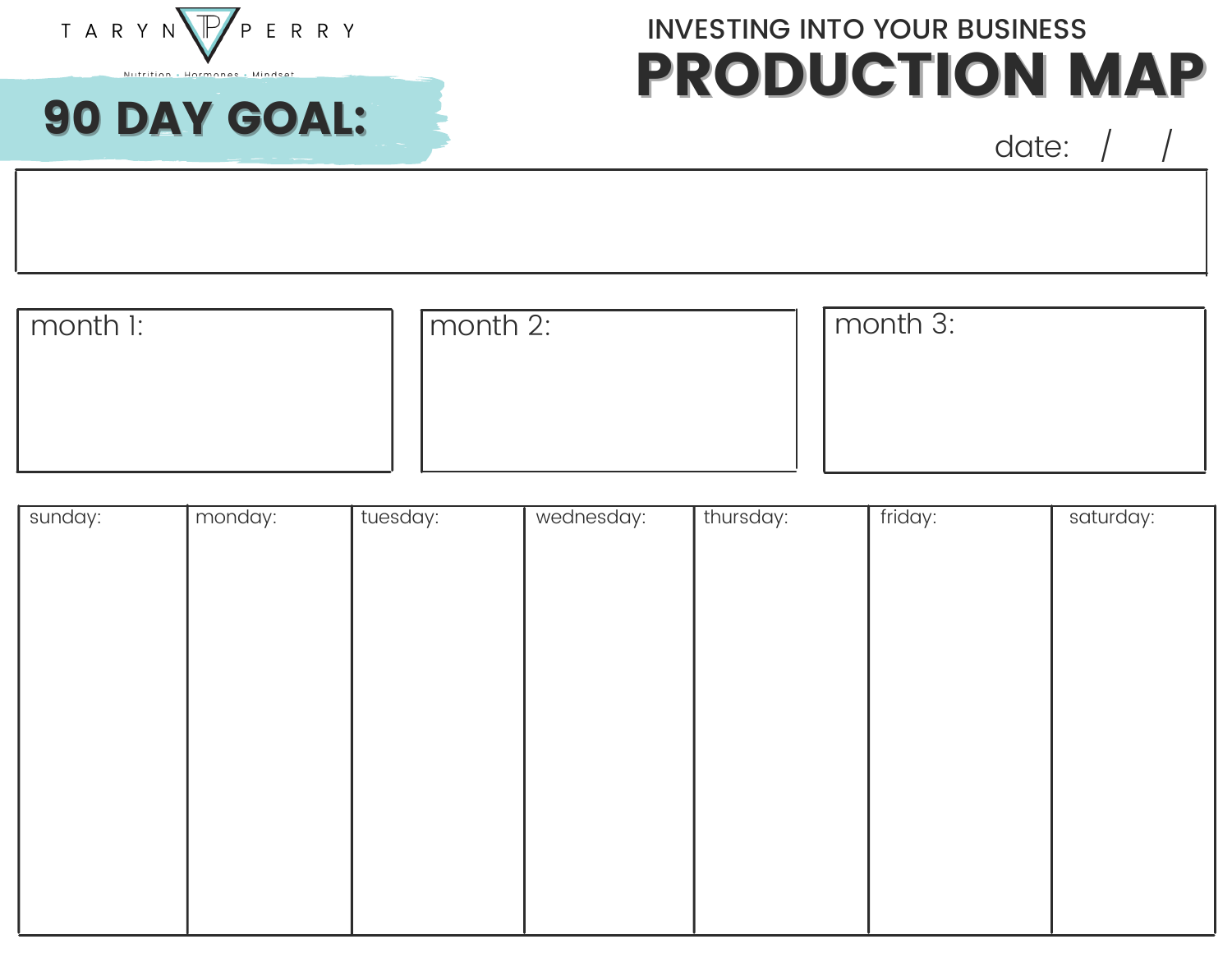

Nutrition . Hormonge . Mindegt

90 DAY GOAL:

#### PURPOSE MAP INVESTING INTO YOUR MINDSET

| month 1: | month 2: | month 3: |
|----------|----------|----------|
|          |          |          |
|          |          |          |
|          |          |          |

| monday: | tuesday: | wednesday: | thursday: | friday: | saturday: |
|---------|----------|------------|-----------|---------|-----------|
|         |          |            |           |         |           |
|         |          |            |           |         |           |
|         |          |            |           |         |           |
|         |          |            |           |         |           |
|         |          |            |           |         |           |
|         |          |            |           |         |           |
|         |          |            |           |         |           |
|         |          |            |           |         |           |
|         |          |            |           |         |           |
|         |          |            |           |         |           |
|         |          |            |           |         |           |
|         |          |            |           |         |           |
|         |          |            |           |         |           |
|         |          |            |           |         |           |
|         |          |            |           |         |           |